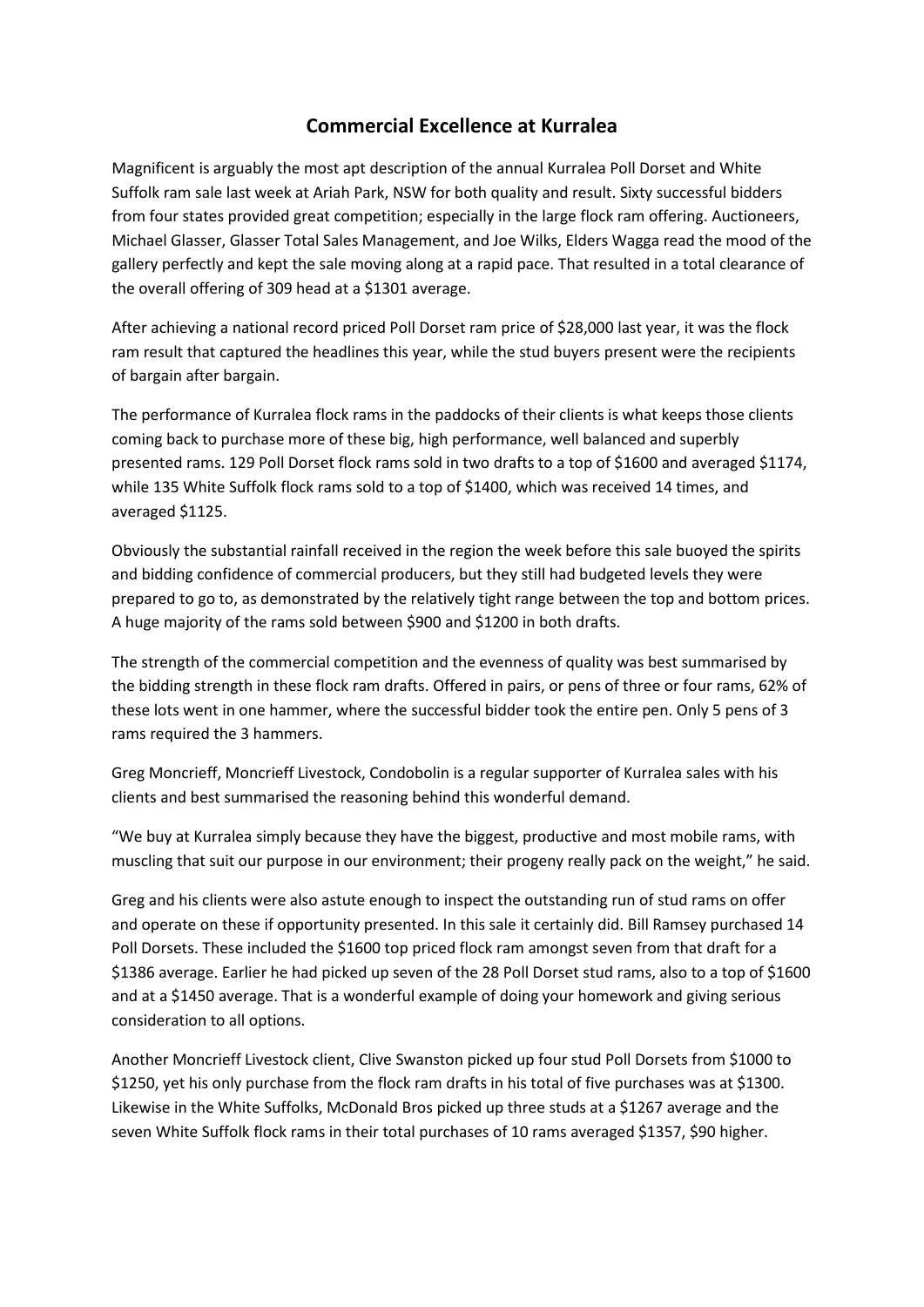Long time Kurralea supporters, FS Falkiner & Co were again the biggest volume purchasers, picking up 34 Poll Dorset flock rams and 79 of the White Suffolk draft. James Osborne, supported by his son Henry again bought on their behalf. Their purchases ranged from \$900 t0 \$1400 and averaged \$1149.

Fletcher International Exports purchased 24 rams, 12 from each of the two breeds, paying from \$1000 to \$1400.

Robin Jackson, Lake Repose, Glenthompson, Vic purchased seven White Suffolks from \$1000 to \$1200 and also two from the stud draft at \$1250 and \$1300.

JW Wald, another Condoblin based Moncrieff Livestock client, purchased seven Poll Dorsets from \$1000 to \$1100; BA & EM Robinson, Binalong purchased eight Poll Dorsets from \$1000 to \$1200; and Alex Gemmell, Mirrool, who has purchased rams at Kurralea for 35 years for his heavyweight lamb production, selected seven, paying from \$1200 to \$1300.

Stud demand has been patchy Australia wide this year and this sale also fitted that pattern. Astute enough to give themselves the opportunity to pick up a top ram were Mark and Peter Yates, Barwon Poll Dorset stud, Yerong Creek. They went to \$8500 to secure the 136kg K120028Tw, an April drop son of UP 080185 and a prize winner at both Adelaide and Bendigo this year.

Mark Yates described the ram as "beautifully balanced and structurally correct, with length and muscling. He has thickness, a great loin and hindquarter and stands and walks well. There is nothing wrong with him and that's the sort of ram you need in a stud breeding program."

Purchasers in last year's record priced ram, Grant and Bryce Hausler, Janmac stud, Goroke, Vic linked into the sale via phone this year and were successful in picking up K120293Tw, a first prize winner at Adelaide for just \$6000. This ram was another son of UP 080185. The Hauslers then added the next stud Poll Dorset for \$2250.

Other regular Kurralea stud clients were the beneficiaries of the great value that existed. Irvin Bros, Barellen picked up another top UP185 son for just \$4000 and Ted Rumler, Valed stud, Leigh Creek, Vic paid just \$3500 for a K090527 son. Extreme value was the case for Graeme and Yvonne Hibbard, Deepdene Poll Dorset stud, Narrandera who picked up another Adelaide and Bendigo prize winner for just \$1500. The 28 Poll Dorset stud rams all sold for a \$2161 average.

In the White Suffolk stud ram offering, the buyers of last year's \$7000 top priced ram, Chatsworth House, Chatsworth, Vic also paid the equal top this year. Through manager Trent Adams and assistant manager Caleb Hogan, they paid \$5000 for K120036Tw, a very impressive and high performing son of K100223. With a Carcase Plus index of 189, highlighted by a post weaning weight growth EBV of 14.8 and a muscling EBV of +1.1 he was a standout ram in the draft. They also picked up a \$1500 bargain later in the draft. They use Kurralea White Suffolks in their composite breeding program where they run 10,000 composite ewes producing prime lambs for the domestic trade.

Also paying \$5000 for a White Suffolk stud ram was Douglas Comb, Manfred stud, Hay. This was for K120043, a 140kg son of K100341, displaying wonderful length and balance, plus a huge hindquarter. With a post weaning weight EBV of 15.4, he was the highest growth ram in the draft. Just behind him for growth was K120007 and Douglas also picked him up for just \$2500.